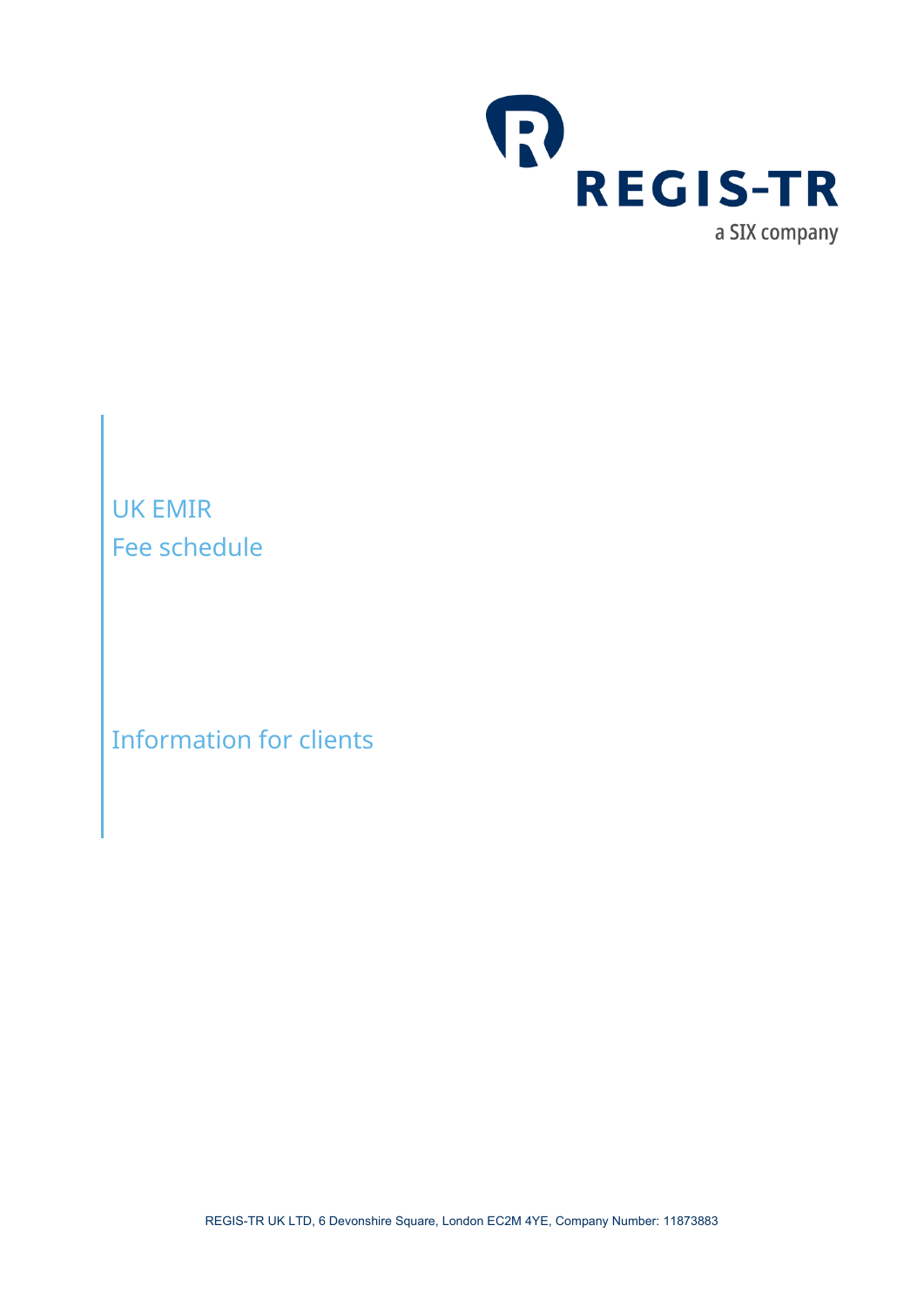

#### July 2022

This document is the property of REGIS-TR UK LTD ("REGIS-TR") and may not be altered without the prior express written consent of REGIS-TR. This document is a Governing Document as defined in REGIS-TR's General Terms and Conditions. Information in this document is subject to change pursuant to the relevant provisions relating to the amendments of the Governing Documents. The sole purpose of this document is to provide information with the aim of receiving the described services from REGIS-TR and REGIS-TR does not permit this document to be used for any other purpose without the prior express written consent of REGIS-TR. For the avoidance of doubt, this document does not constitute legal or regulatory advice. This document is available in electronic format and may be provided in other formats at the discretion of REGIS-TR. REGIS-TR grants permission to reproduce, store and print this document to the extent deemed reasonable and necessary for receiving the described services from REGIS-TR. Any software provided, as set out in this document, shall be provided under the applicable licence terms.

© Copyright REGIS-TR UK LTD (2022). All rights reserved.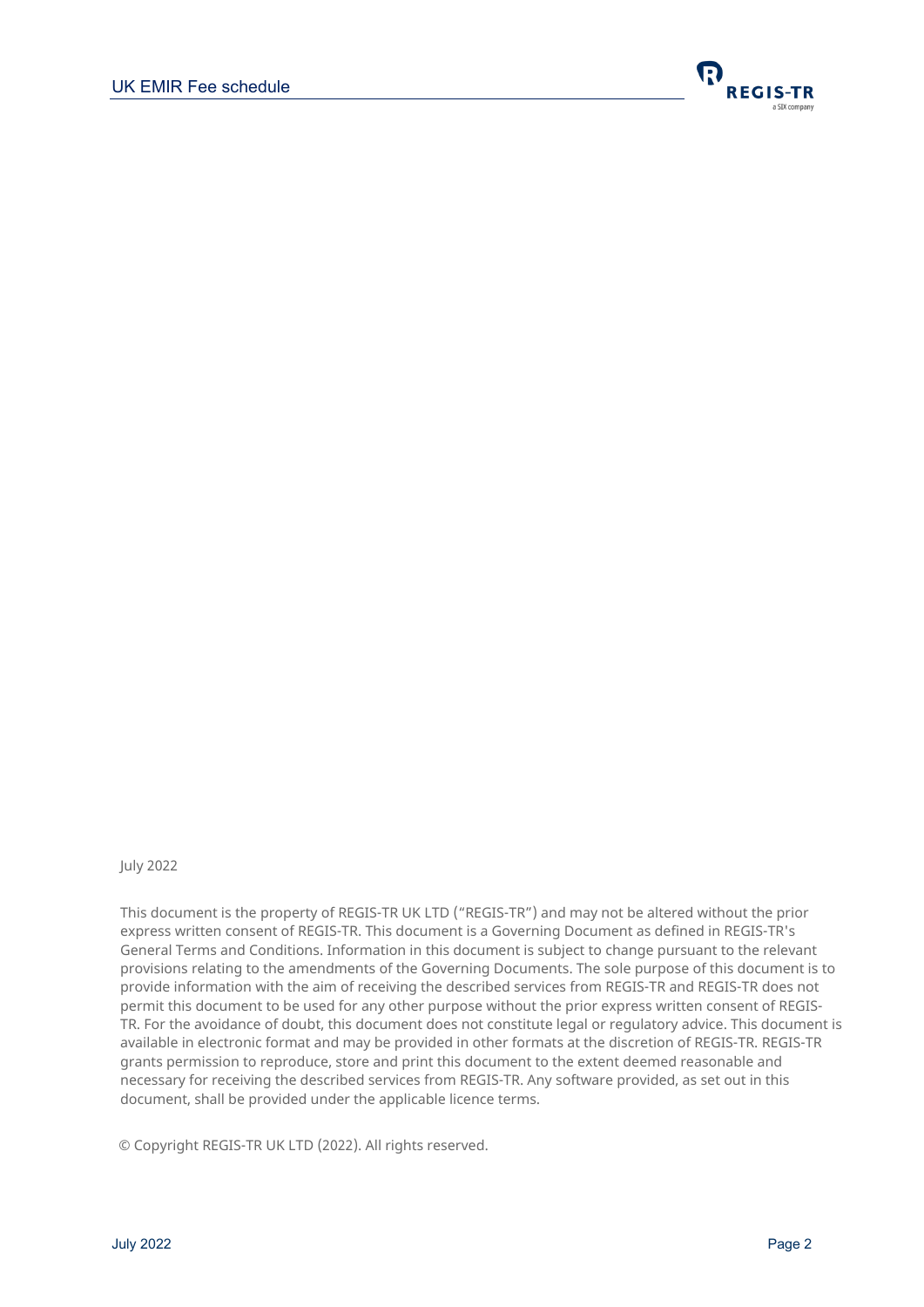

# Contents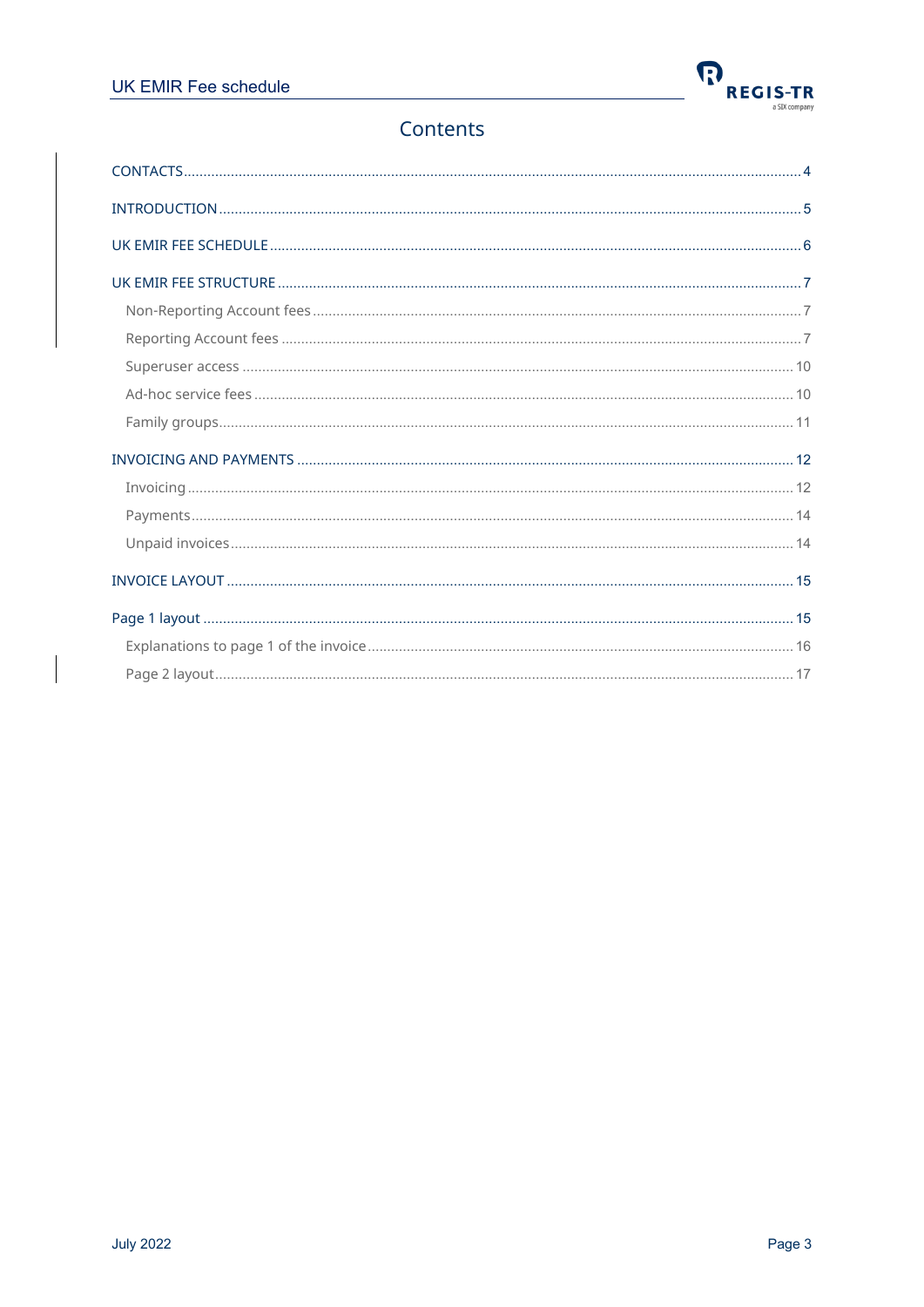

# **CONTACTS**

<span id="page-3-0"></span>

|                                                                                                      | Payment enquiries        | payments@regis-tr.com                                                                                |  |
|------------------------------------------------------------------------------------------------------|--------------------------|------------------------------------------------------------------------------------------------------|--|
|                                                                                                      | <b>Billing enquiries</b> | regis-tr-invoices@regis-tr.eu                                                                        |  |
| Subscriptions: invoice reconciliation reports &<br>changes to electronic invoice recipient addresses |                          | admin@regis-tr.com                                                                                   |  |
| Client Services/Technical support                                                                    |                          | +34 917 095 570<br>emir-support@regis-tr.com                                                         |  |
| Relationship Management                                                                              |                          | +44 (0) 207 862 7021<br>commercial@regis-tr.com                                                      |  |
| Account Administration (postal address)                                                              |                          | <b>REGIS-TR UK LTD</b><br><b>Account Administration</b><br>6 Devonshire Square<br>London<br>EC2M 4YE |  |
| www.regis-tr.com                                                                                     |                          |                                                                                                      |  |
| Calls may be recorded for monitoring and quality control purposes.                                   |                          |                                                                                                      |  |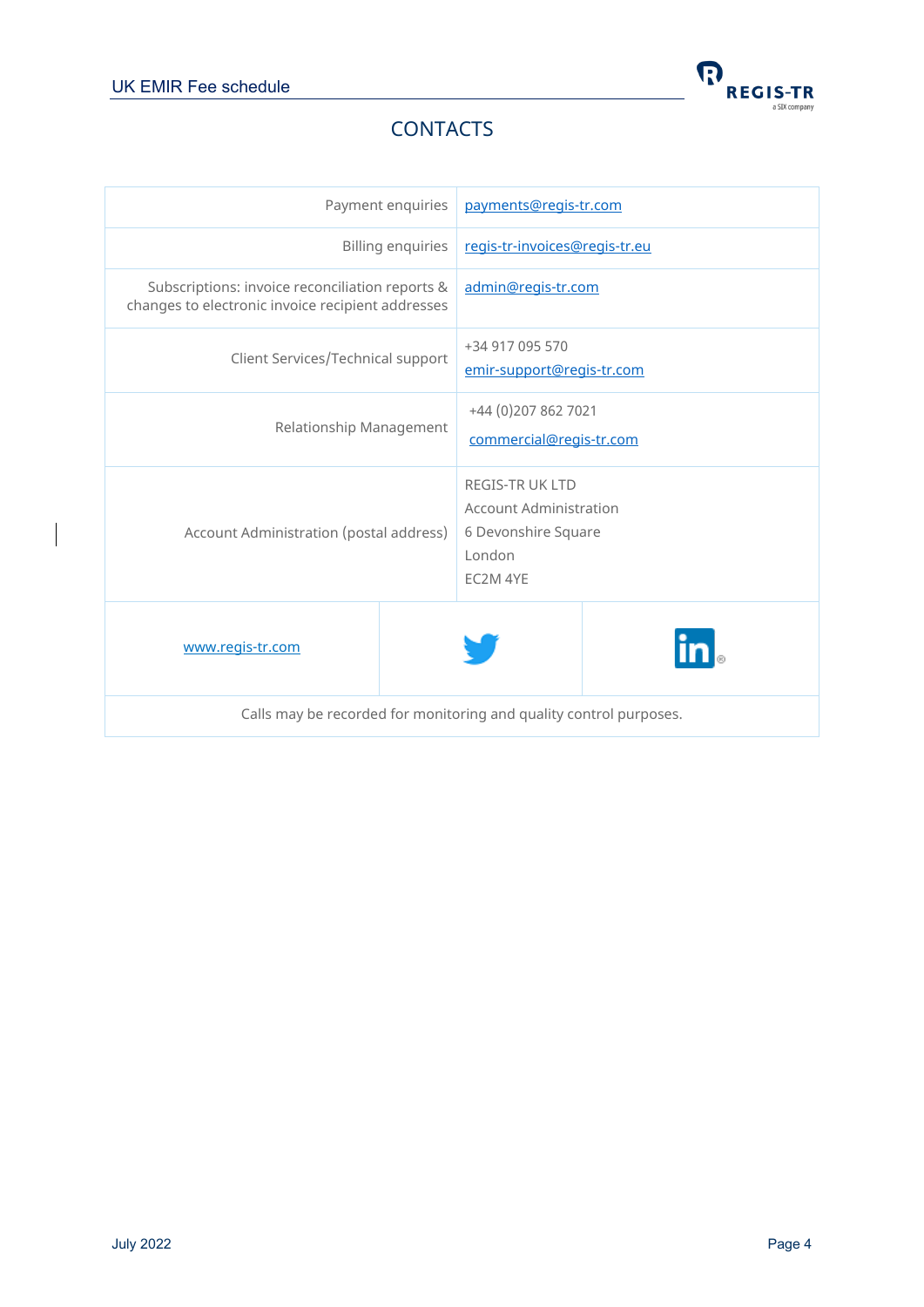

### INTRODUCTION

<span id="page-4-0"></span>

| Introduction                 | This fee schedule provides information on our fees, invoicing and payments for the UK<br>EMIR reporting service.                                                                                                                                                                                                                                                                                                                                                                                                                                                                             |
|------------------------------|----------------------------------------------------------------------------------------------------------------------------------------------------------------------------------------------------------------------------------------------------------------------------------------------------------------------------------------------------------------------------------------------------------------------------------------------------------------------------------------------------------------------------------------------------------------------------------------------|
| Openness and<br>transparency | REGIS-TR UK operates an open and transparent pricing policy in accordance with FRAND<br>pricing principles. We aim to be fair, reasonable and non-discriminatory, adhering to the<br>regulatory requirements governing the pricing of trade repository services.<br>We provide our clients with a clear, straightforward fee schedule containing all the<br>information required to estimate actual costs. Our fees are cost-related and reflect the<br>clients' actual system usage. We regularly review our pricing structure to ensure our fees<br>remain competitive and cost effective. |
| Validity                     | This fee schedule is valid from July 2022 until further notice.                                                                                                                                                                                                                                                                                                                                                                                                                                                                                                                              |
| Contacts and<br>support      | For invoicing, payment and commercial enquiries, refer to the Contacts page in this fee<br>schedule. Alternatively, please contact your Relationship Manager.                                                                                                                                                                                                                                                                                                                                                                                                                                |
| This document<br>covers:     | 1. UK EMIR fee schedule<br>2. Fee structure<br>3. Invoicing and payments<br>4. Invoice layout                                                                                                                                                                                                                                                                                                                                                                                                                                                                                                |
| Related<br>documentation     | The UK EMIR Client Handbook provides information on the UK EMIR reporting service.<br>Note: Please refer to the section REPORTING TO CLIENTS > Monthly Reports in the UK EMIR<br>Client Handbook for descriptions of the reports for reconciliation of invoices.                                                                                                                                                                                                                                                                                                                             |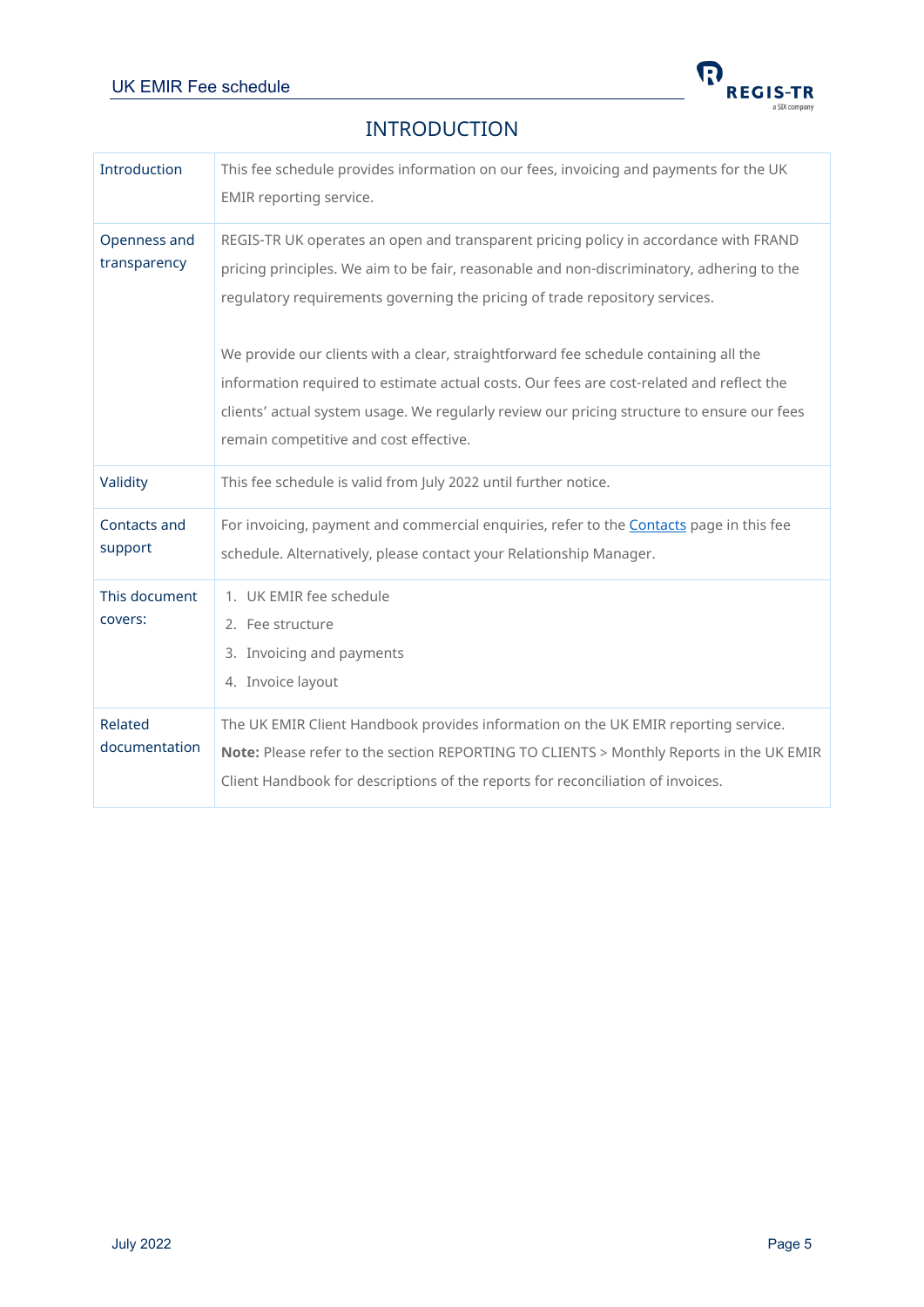

# UK EMIR FEE SCHEDULE

<span id="page-5-0"></span>

| Membership fee                                                                                   | Amount | <b>Basis</b>                     |  |
|--------------------------------------------------------------------------------------------------|--------|----------------------------------|--|
| Reporting Participant (RP),<br>Third Party Internal (TP) or<br>Third Party External (TE) account | 650    | Per month                        |  |
| Account of large user                                                                            | 650    | Per month                        |  |
| Non-Reporting Entity (NRE)<br>account registration                                               | 500    | Upon account opening (once only) |  |
| NRE account                                                                                      | 1,500  | Per year                         |  |
| Reporting fee                                                                                    | Amount | <b>Basis</b>                     |  |
| Up to 1,000 new derivative<br>reports                                                            |        |                                  |  |
| New CFD, Commodity Forward,<br>Currency Forward, Currency FRA<br>and Currency Swap Trades        | 0.025  | Per new UTI                      |  |
| All other new derivative reports                                                                 | 0.070  |                                  |  |
| Large user reporting fee                                                                         | Amount | <b>Basis</b>                     |  |
| New CFD, Commodity Forward,<br>Currency Forward, Currency FRA<br>and Currency Swap Trades        | 0.0003 | Per new UTI                      |  |
| All other new derivative reports                                                                 | 0.0008 |                                  |  |
| Maintenance fee                                                                                  | Amount | <b>Basis</b>                     |  |
| Normal user                                                                                      | 0.060  |                                  |  |
| Large user                                                                                       |        | Monthly per open position        |  |
| Other fee                                                                                        | Amount | <b>Basis</b>                     |  |
| Ad-hoc services                                                                                  | 143    | Per hour                         |  |

**Notes**:

- All fees are in GBP and net of VAT.
- Fees are charged monthly unless otherwise stated.
- A Member or family group exceeding a total cumulative invoice amount of **GBP 200,000** per calendar year (excluding VAT) has reached the threshold for the large user cap. Where reported volumes are less than 150 million trades per annum, reporting and maintenance fees are waived for the remainder of that year, but membership fees and fees for ad-hoc services still apply. Where reported volumes exceed 150 million trades, large user fees apply to all new trades over the cap. Membership fees and fees for adhoc services still apply, however maintenance fees will be waived.

Further information: see **[Large User cap and large user reporting fees.](#page-8-0)**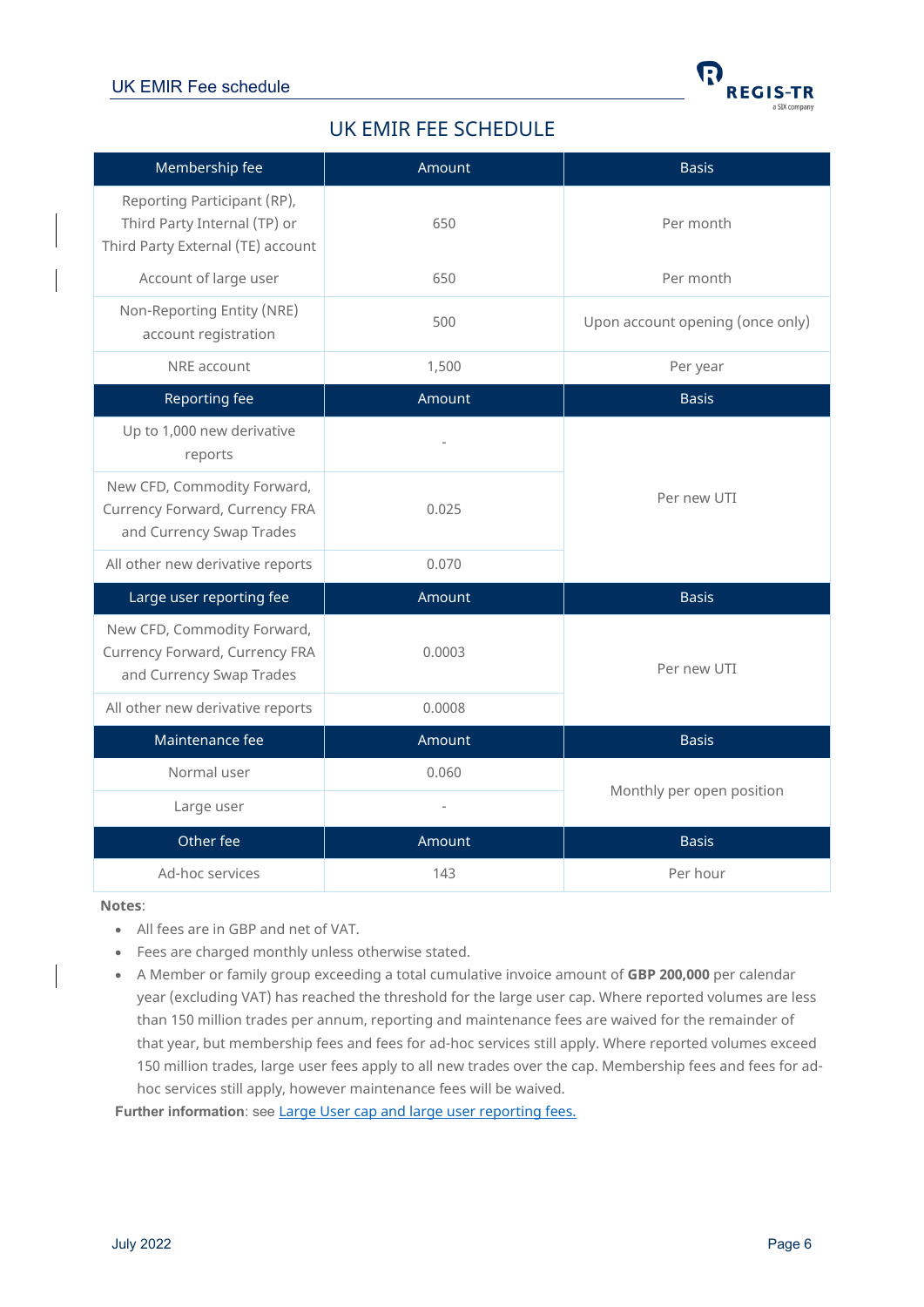

# UK EMIR FEE STRUCTURE

<span id="page-6-0"></span>

| This section<br>applies to: | All REGIS-TR UK EMIR Account holders.                                                                                                                                                                                                                                                                                                                                                                                                                                                                                                                                                                                         |
|-----------------------------|-------------------------------------------------------------------------------------------------------------------------------------------------------------------------------------------------------------------------------------------------------------------------------------------------------------------------------------------------------------------------------------------------------------------------------------------------------------------------------------------------------------------------------------------------------------------------------------------------------------------------------|
| <b>Introduction</b>         | 1. The UK EMIR Fee Schedule for Reporting Participant and Third Party Accounts includes<br>a fixed membership fee, and a variable reporting and maintenance fee.<br>2. A cap is applied to the monthly invoice total where an Account or a family of Accounts<br>exceed the threshold stated in the UK EMIR Fee Schedule.<br>3. Non-reporting Entity Account holders are charged a membership fee plus a one-off<br>registration fee per Account.<br>4. Ad-hoc services are charged at an hourly rate, which varies according to the service<br>requested and time spent.<br>5. Fees are subject to change with prior notice. |
| Cost projections            | For cost projections, please contact your Relationship Manager, the Relationship<br>Management team or Client Services. Further information: see Contacts.                                                                                                                                                                                                                                                                                                                                                                                                                                                                    |
| This section<br>covers:     | 1. Non-reporting Account fees<br>2. Reporting Account fees<br>3. Superuser access<br>4. Ad-hoc service fees<br>Family groups<br>5.                                                                                                                                                                                                                                                                                                                                                                                                                                                                                            |

# Non-Reporting Account fees

<span id="page-6-1"></span>

| This section<br>applies to: | Non-Reporting Entity Accounts                                                                                                                                      |
|-----------------------------|--------------------------------------------------------------------------------------------------------------------------------------------------------------------|
| This section<br>covers:     | <b>Registration fee</b><br>1.<br>Membership fee<br>2.                                                                                                              |
| Registration fee            | This is a one-off fee charged per Account upon opening.                                                                                                            |
| Membership fee              | • The annual membership fee is billed in the January invoice.<br><b>Note:</b> If you do not hold the Account for a full billing year, the annual fee is pro-rated. |

# Reporting Account fees

<span id="page-6-2"></span>

| This section | 1. Reporting Participant Accounts (RP) |
|--------------|----------------------------------------|
| applies to:  | 2. Third Party Internal Accounts (TP)  |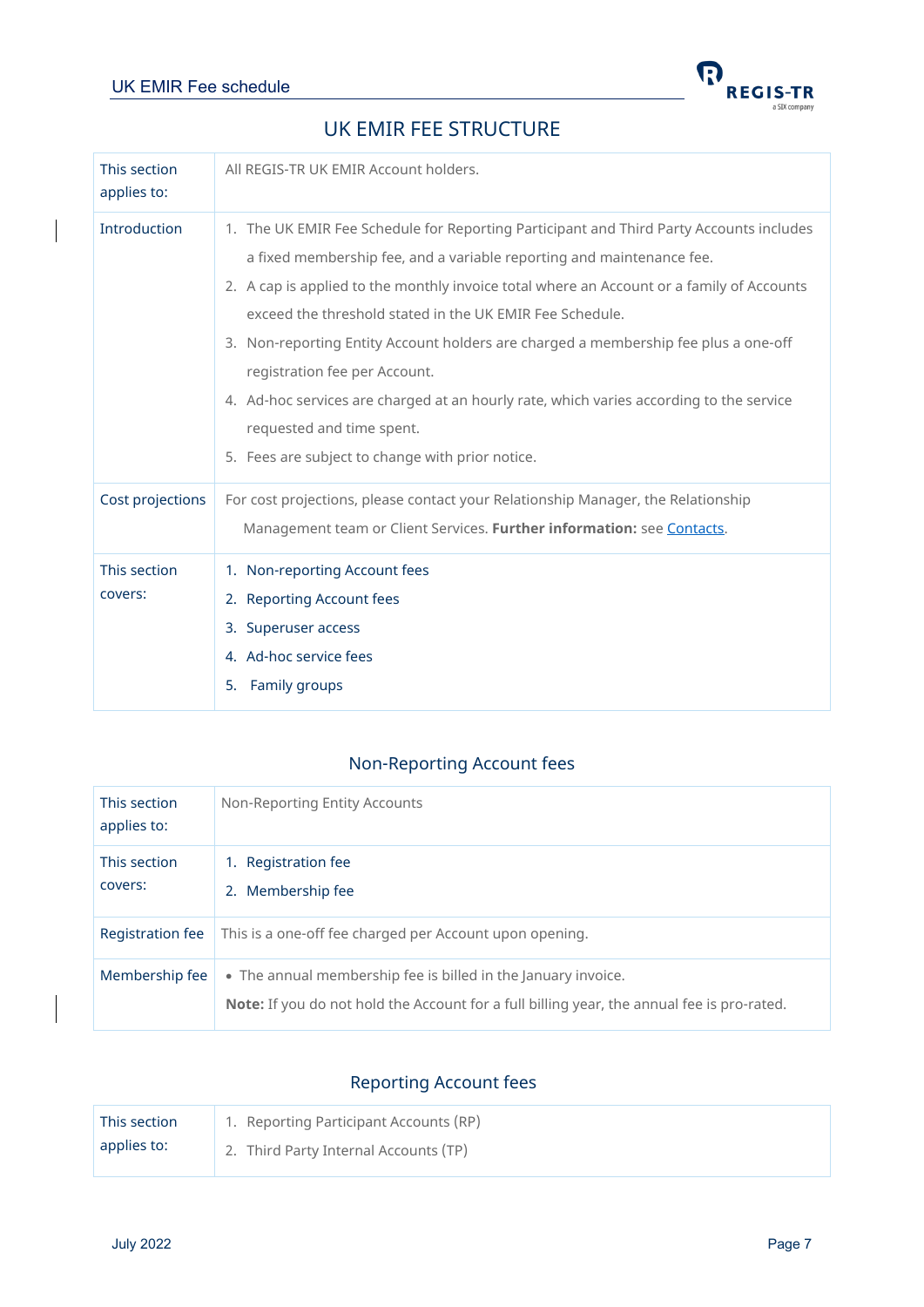| <b>UK EMIR Fee schedule</b> |                                       | INV<br><b>REGIS-TR</b><br>a SIX company |
|-----------------------------|---------------------------------------|-----------------------------------------|
|                             | 3. Third Party External Accounts (TE) |                                         |
| This section                | 1. Membership fees                    |                                         |
| covers:                     | 2. Reporting fees                     |                                         |
|                             | 3. Maintenance fees                   |                                         |
|                             | 4. UAT environment fees               |                                         |
|                             | 5. Large user cap                     |                                         |
|                             |                                       |                                         |

 $\boldsymbol{\Omega}$ 

#### Membership fees

| l Fee | The membership fee is a fixed monthly charge on each active REGIS-TR UK Account. |
|-------|----------------------------------------------------------------------------------|
|       |                                                                                  |

| Introduction                                           | The reporting fee is charged once for each report of a new trade.                                                                                                                                                                                                                                                                                                                                                                                                                |
|--------------------------------------------------------|----------------------------------------------------------------------------------------------------------------------------------------------------------------------------------------------------------------------------------------------------------------------------------------------------------------------------------------------------------------------------------------------------------------------------------------------------------------------------------|
| <b>Billing</b><br>allocation: Third<br>Party reporting | • If a Reporting Third Party reports a trade on behalf of a REGIS-TR UK Reporting<br>Participant, the fee is billed to the Account of that Reporting Participant.<br>• If a Reporting Third Party reports a trade on behalf of a REGIS-TR UK Non-Reporting<br>Entity, or an entity without a REGIS-TR UK Account, the fee is billed to the Account of the<br>Reporting Third Party.                                                                                              |
| Charging<br>structure                                  | • The first 1,000 trades reported in a billing month are free of charge.<br>• Different fee rates apply to new CFD, Commodity Forward, Currency Forward, Currency<br>FRA and Currency Swap trades reported, as opposed to all other new OTC/ETD trades<br>• The reporting fee is applied to both sides in double-sided reporting trades.<br>• All life cycle events of a trade (modifications, valuation and collateral updates and<br>termination messages) are free of charge. |

# Reporting fees

#### Maintenance fees

| Introduction                                           | This fee is charged monthly for the maintenance of open trades.                                                                                                                                                                                                                                                                                                          |
|--------------------------------------------------------|--------------------------------------------------------------------------------------------------------------------------------------------------------------------------------------------------------------------------------------------------------------------------------------------------------------------------------------------------------------------------|
| <b>Billing</b><br>allocation: Third<br>Party reporting | • If a Third Party maintains an open position on behalf of a REGIS-TR UK Reporting<br>Participant, the fee is billed to the Account of that Reporting Participant.<br>• If a Third Party maintains open positions on behalf of an entity that is a REGIS-TR UK<br>Non-Reporting Entity, or does not have a REGIS-TR UK Account, the fee is billed to the<br>Third Party. |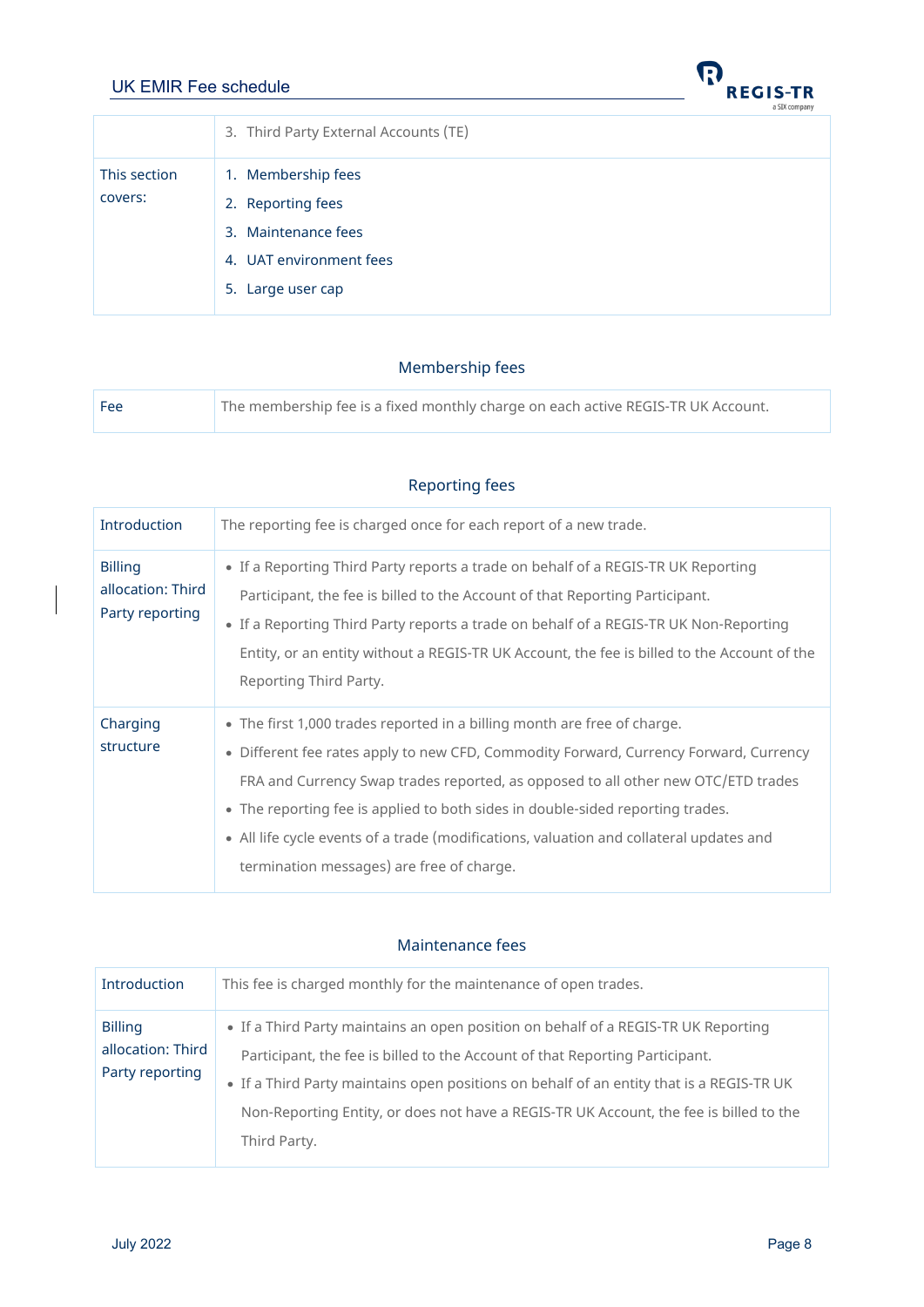

| (XT), that have been active in the system at any time during the invoicing period.    |
|---------------------------------------------------------------------------------------|
|                                                                                       |
|                                                                                       |
| Open trades reported at position level with quantity or notional amount equal to zero |
|                                                                                       |
| Trades reported as matured via Reported Trade Message (XT) trigger maintenance fees   |
|                                                                                       |
|                                                                                       |

#### UAT environment fees

| UAT test    | 1. The User Acceptance Test (UAT) environment is available at all times for the use of |  |
|-------------|----------------------------------------------------------------------------------------|--|
| environment | clients wishing to test new system features and solutions                              |  |
|             | 2. Use of this test environment is free of charge.                                     |  |

#### Large user cap

<span id="page-8-0"></span>

| Large User cap<br>for Accounts         | A large user cap is applied to the total of all membership, reporting and maintenance fees<br>charged to the Account holder in the calendar year. Once the large user cap is reached,<br>reporting and maintenance fees are waived for the remainder of that year, provided that<br>reported volumes do not exceed 150 million trades per annum. Membership fees and fees<br>for ad-hoc services are still applicable, however maintenance fees continue to be waived.                                                                                                                                                                                                 |  |  |  |
|----------------------------------------|------------------------------------------------------------------------------------------------------------------------------------------------------------------------------------------------------------------------------------------------------------------------------------------------------------------------------------------------------------------------------------------------------------------------------------------------------------------------------------------------------------------------------------------------------------------------------------------------------------------------------------------------------------------------|--|--|--|
|                                        | Once volumes exceed the 150 million trades threshold, large user reporting fees will be<br>applicable to all new trades over the cap.<br>Further information: UK EMIR Fee Schedule.                                                                                                                                                                                                                                                                                                                                                                                                                                                                                    |  |  |  |
| Large user cap<br>for family<br>groups | A large user cap for family groups is applied to the total of all membership, reporting and<br>maintenance fees charged to Account holders in the same family group in the calendar<br>year. Once the large user cap is reached, reporting and maintenance fees are waived for<br>the remainder of that year, provided that reported volumes do not exceed 150 million<br>trades per annum. Membership fees and fees for ad-hoc services are still applicable.<br>Once volumes exceed the 150 million trades threshold, large user reporting fees will be<br>applicable to all new trades over the cap.<br>Note: Invoices are issued separately for each account held. |  |  |  |
| Charging<br>structure                  | The large user reporting fee is charged once for each report of a new trade.<br>$\bullet$                                                                                                                                                                                                                                                                                                                                                                                                                                                                                                                                                                              |  |  |  |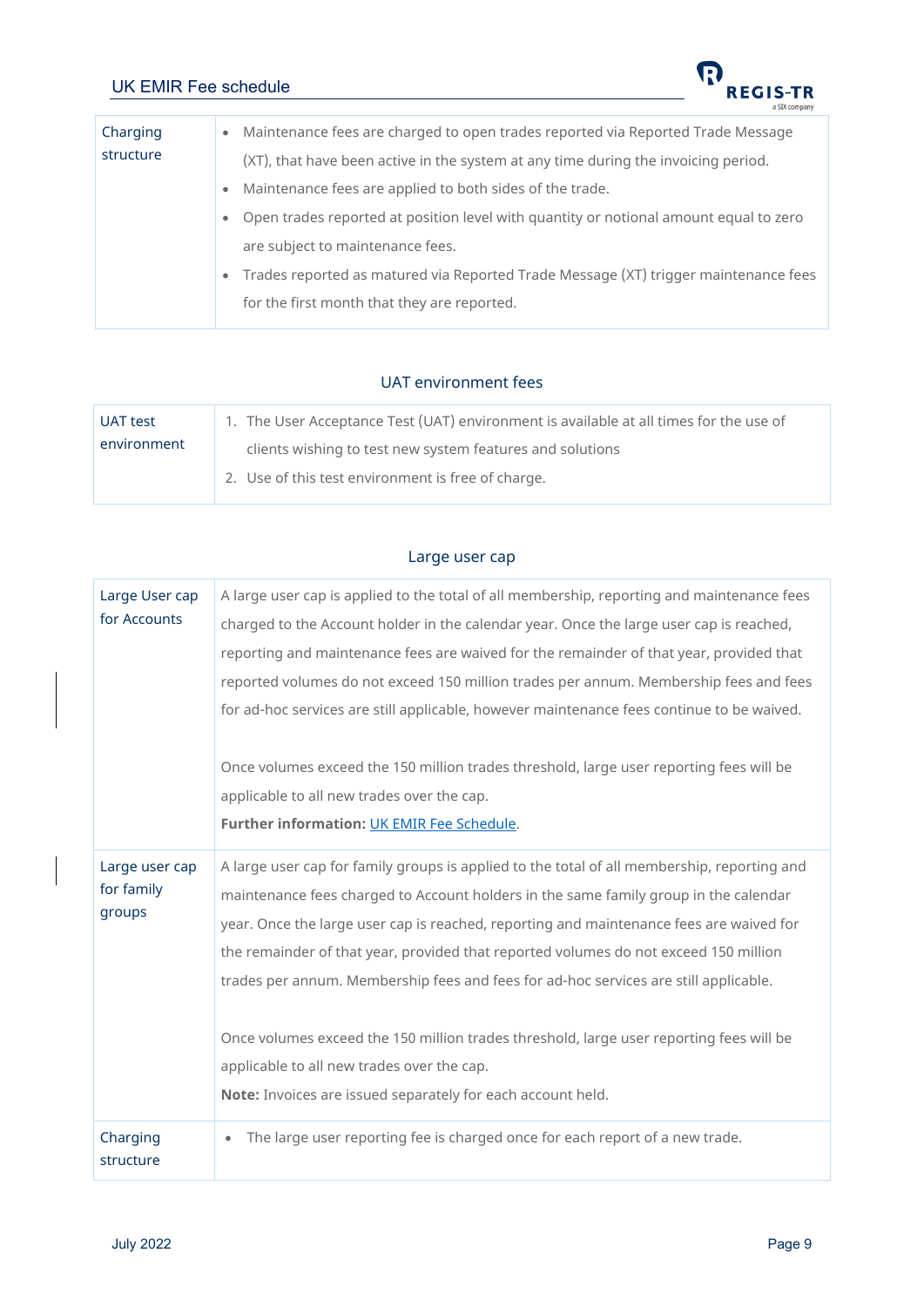

|  | Different fee rates apply to new CFD, Commodity Forward, Currency Forward, Currency<br>$\bullet$       |
|--|--------------------------------------------------------------------------------------------------------|
|  | FRA and Currency Swap trades reported, as opposed to all other new OTC/ETD trades.                     |
|  | The reporting fee is applied to both sides of the trade in double-sided reporting trades.<br>$\bullet$ |
|  | All life cycle events of a trade (modifications, valuation and collateral updates and<br>$\bullet$     |
|  | termination messages) are free of charge.                                                              |
|  | Maintenance fees for open trades do not apply.<br>$\bullet$                                            |
|  | Membership and ad-hoc services are still subject to charges.<br>$\bullet$                              |
|  |                                                                                                        |

#### Superuser access

<span id="page-9-1"></span><span id="page-9-0"></span>

| Superuser   | A Client may give another entity (the Superuser) access to the client's REGIS-TR account |  |  |
|-------------|------------------------------------------------------------------------------------------|--|--|
| access fees | activity. Superuser access is free of charge.                                            |  |  |

### Ad-hoc service fees

| Introduction                                                                                                                 | These fees are for operational services and ad-hoc requests that are outside the normal run  |  |  |  |
|------------------------------------------------------------------------------------------------------------------------------|----------------------------------------------------------------------------------------------|--|--|--|
|                                                                                                                              | of business and are not covered by other fees.                                               |  |  |  |
|                                                                                                                              | <b>Examples:</b>                                                                             |  |  |  |
|                                                                                                                              | • Provision of additional REGIS-TR UK reports                                                |  |  |  |
|                                                                                                                              | • LEI updates to outstanding trades                                                          |  |  |  |
|                                                                                                                              | • Transfer of data to another trade repository.                                              |  |  |  |
| 1. These services are charged at an hourly rate, which is set according to the service<br>Charging<br>structure<br>required. |                                                                                              |  |  |  |
|                                                                                                                              | 2. The final fee will be communicated prior to the generation of the invoice.                |  |  |  |
|                                                                                                                              | 3. Ad-hoc service fees are not included in the Large user cap calculation.                   |  |  |  |
| LEI updates                                                                                                                  | In order to guarantee data consistency in its systems, REGIS-TR UK follows a strict protocol |  |  |  |
|                                                                                                                              | for LEI changes in the context of a TR Question 40 procedure. For LEI changes linked to      |  |  |  |
|                                                                                                                              | updates of former BIC, CLC, IEI and COD codes, GBP 143 are charged to cover one hour of      |  |  |  |
|                                                                                                                              | administrative tasks, system preparation, quality controls and external communication        |  |  |  |
|                                                                                                                              | stages. For LEI changes related to mergers and acquisitions, one additional hour is charged  |  |  |  |
|                                                                                                                              | for the processing and validation of client documentation. Depending on the processed        |  |  |  |
|                                                                                                                              | amount of data, an additional hour is charged per each 300,000 records updated.              |  |  |  |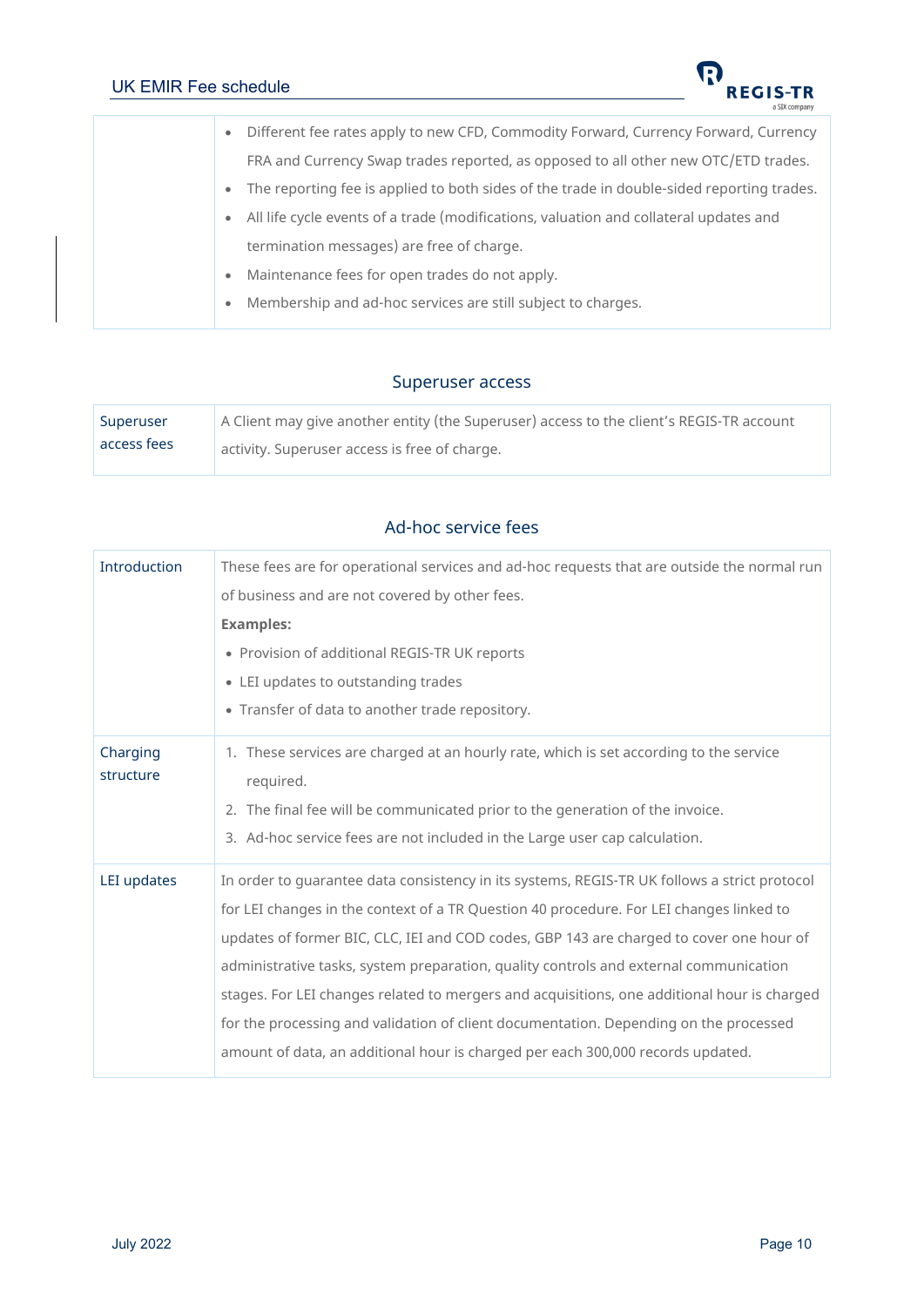

# Family groups

<span id="page-10-0"></span>

| Introduction           | Where two or more clients belong to a family group, the group is considered as a sole entity<br>for pricing purposes.                                                                                                                                                                                                                                       |  |
|------------------------|-------------------------------------------------------------------------------------------------------------------------------------------------------------------------------------------------------------------------------------------------------------------------------------------------------------------------------------------------------------|--|
| <b>Definition</b>      | Family groups commonly include:<br>• The parent company, and<br>• Any affiliate that is more than 50%-owned and directly or indirectly controlled by the<br>parent company.<br>Note: REGIS-TR UK may also accept other corporate structures as family groups, if the<br>structure qualifies as a family group in its own country.                           |  |
| <b>Members</b>         | Reporting Participant, Internal Third Party and Non-Reporting Entity Account holders may<br>belong to the same family group.<br>Note: External Third Party Account holders cannot be accepted as family group members.<br>This is because, by definition, an External Third Party cannot report on behalf of an entity<br>that belongs to its family group. |  |
| Review and<br>approval | Family group structures are reviewed and approved by REGIS-TR UK on a case-by-case<br>basis. New clients should:<br>• advise REGIS-TR UK if they are part of an existing family group, and<br>• provide proof of membership of that family group.                                                                                                           |  |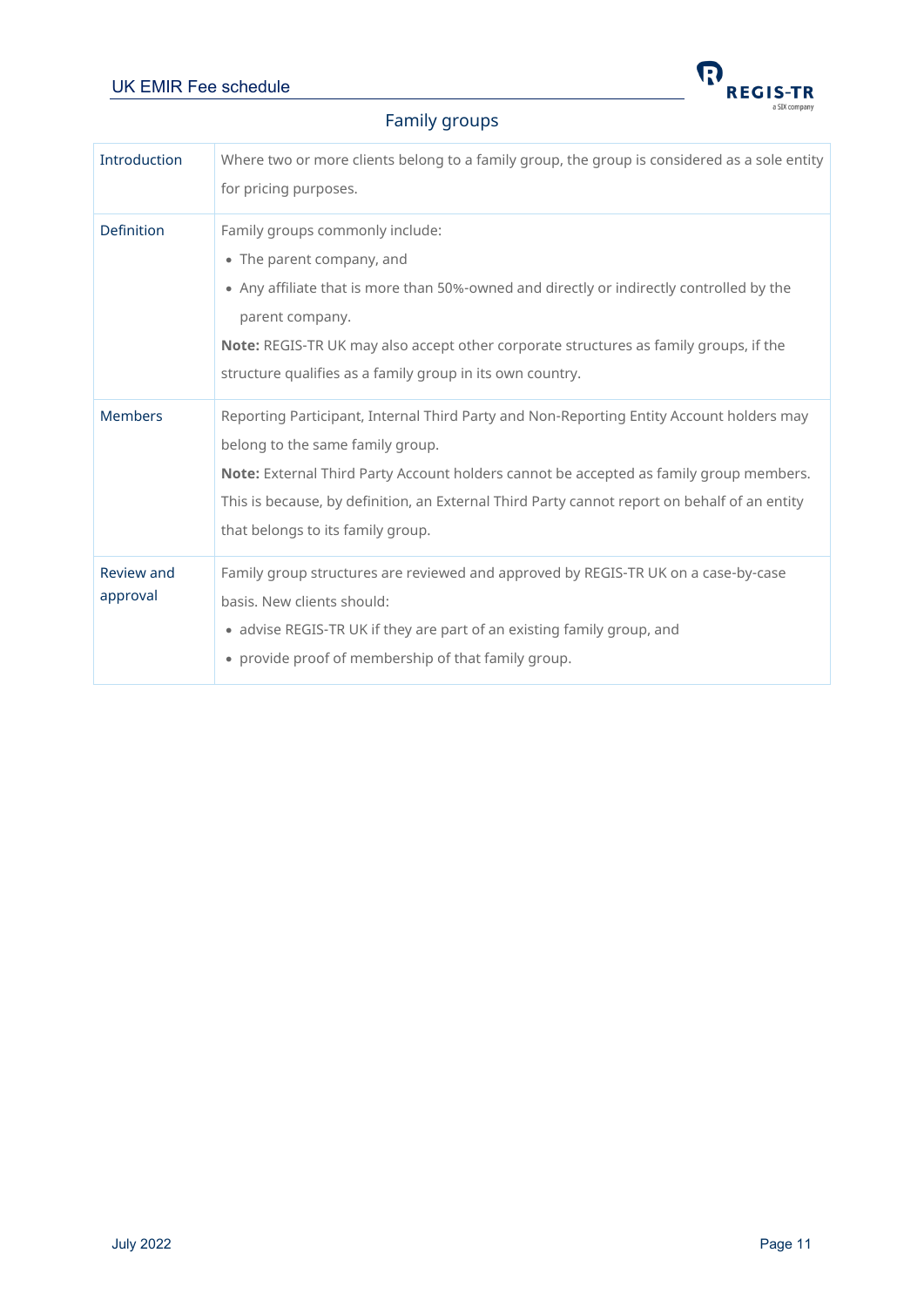

# INVOICING AND PAYMENTS

#### Invoicing

<span id="page-11-1"></span><span id="page-11-0"></span>

| Introduction                                                                                                                                                                                                                            | By default, invoices are distributed electronically on a monthly basis for each Account, via<br>PDF attached to emails that are transmitted using Transport Layer Security (TLS)<br>encryption.<br>Note: Non-Reporting Entity Account holders are invoiced annually in advance<br>The service is free of charge. In case clients prefer to receive paper invoices via postal<br>distribution instead, opting out of the electronic service is possible by sending an e-mail to<br>our administration team. Further information: see <b>Contacts.</b>                                                                                               |
|-----------------------------------------------------------------------------------------------------------------------------------------------------------------------------------------------------------------------------------------|----------------------------------------------------------------------------------------------------------------------------------------------------------------------------------------------------------------------------------------------------------------------------------------------------------------------------------------------------------------------------------------------------------------------------------------------------------------------------------------------------------------------------------------------------------------------------------------------------------------------------------------------------|
| Invoice contents                                                                                                                                                                                                                        | 1. Our invoices are designed to be clear, comprehensive, and transparent and are in line<br>with UK invoicing guidelines.<br>2. Each invoice sets out which services were used, the rates applied, fees charged and<br>discount applied, if any.<br>Our UK EMIR invoices are structured in the same way as the UK EMIR Fee Schedule for<br>ease of comparison.                                                                                                                                                                                                                                                                                     |
| <b>Billing address</b>                                                                                                                                                                                                                  | Invoices are issued to the billing address provided in your Application Form (Appendix 2).<br>Note: Please inform your Relationship Manager in writing of any change of billing address<br>mentioned on the document.                                                                                                                                                                                                                                                                                                                                                                                                                              |
| Beneficiary<br>information                                                                                                                                                                                                              | 1. The Beneficiary details on your invoice are those supplied by you in the Application<br>Form (Appendix 2).<br>2. REGIS-TR UK will require a new Appendix 2 form for any change to the following:<br>Registered company name<br>a.<br>Registered office address<br>b.<br>VAT number<br>C.<br>d. LEI<br>3. The Appendix 2 should be completed, signed with an authorised signature and<br>returned by post to Account Administration at REGIS-TR UK.<br>For further information, or for a pre-check of your completed form, please contact your<br>Relationship Manager or the Relationship Management team. Further information: see<br>Contacts |
| <b>Billing address</b><br>Unless an alternative email address for billing purposes has been specified in Appendix 2,<br>for electronic<br>the email of the Central Coordinator (CC) will be registered as the default recipient. If you |                                                                                                                                                                                                                                                                                                                                                                                                                                                                                                                                                                                                                                                    |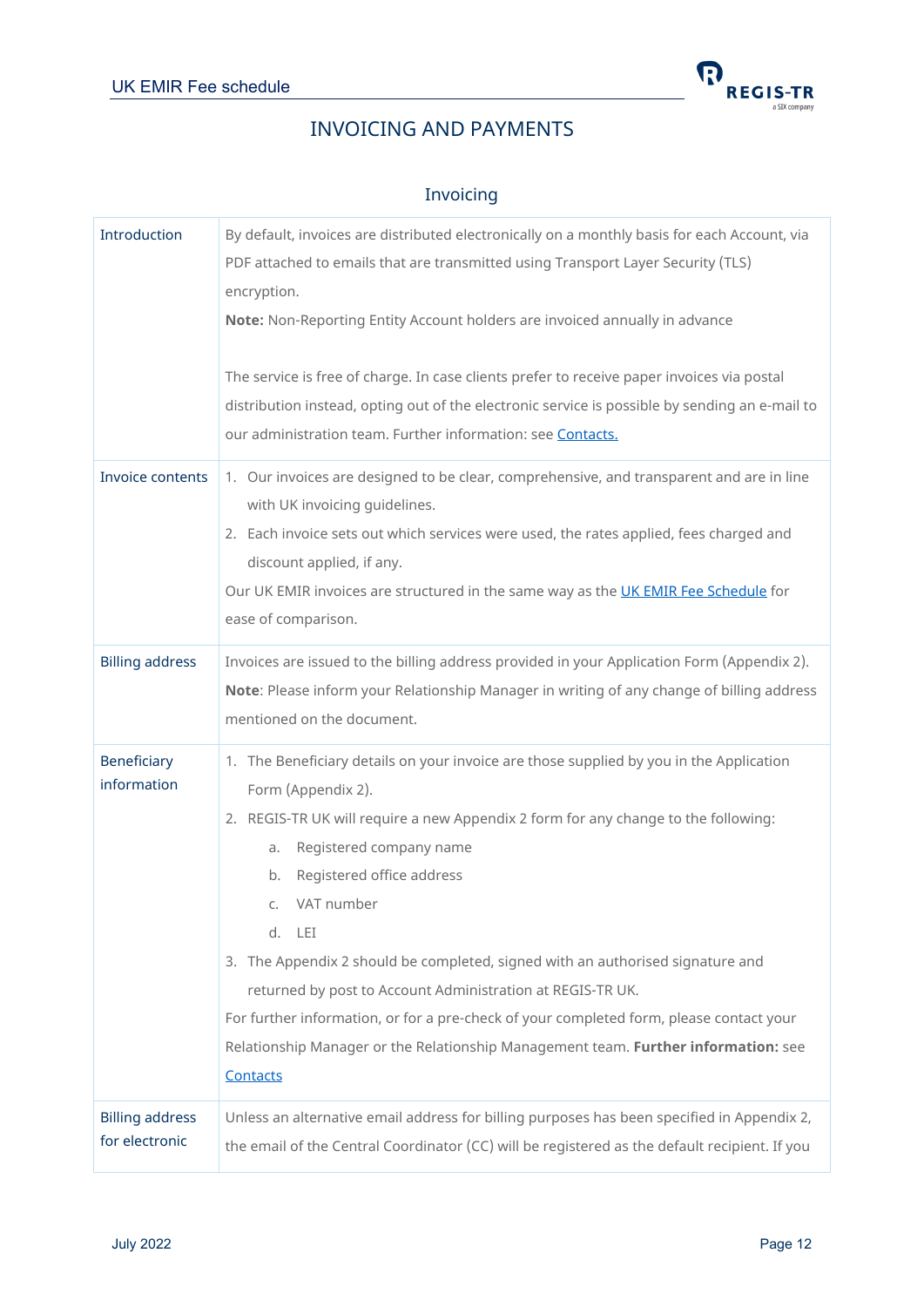

| invoices via e-<br>mail distribution | prefer a different email address, mailbox, or group email to be registered, the CC can fill in<br>the 'Contact' form in the EMIR Dashboard or get in touch with admin@regis-tr.com                                                                                                                                                                                                                                                                                                                                                                                   |                   |                                                                                                                                                                                                                          |  |  |
|--------------------------------------|----------------------------------------------------------------------------------------------------------------------------------------------------------------------------------------------------------------------------------------------------------------------------------------------------------------------------------------------------------------------------------------------------------------------------------------------------------------------------------------------------------------------------------------------------------------------|-------------------|--------------------------------------------------------------------------------------------------------------------------------------------------------------------------------------------------------------------------|--|--|
|                                      | Only one email address can be registered per account. We recommend the use of a group<br>email address should you wish the invoice to be sent to multiple recipients.                                                                                                                                                                                                                                                                                                                                                                                                |                   |                                                                                                                                                                                                                          |  |  |
| <b>Invoice dates</b>                 | 1. Reporting account holders receive a monthly invoice for the preceding calendar month.<br>2. Non-reporting account holders receive an annual invoice for the next calendar year.<br>Note: Annual invoices are adjusted pro-rata where the account period is less than a<br>calendar year.                                                                                                                                                                                                                                                                          |                   |                                                                                                                                                                                                                          |  |  |
|                                      | Account type                                                                                                                                                                                                                                                                                                                                                                                                                                                                                                                                                         | Invoice<br>period | Invoice distribution                                                                                                                                                                                                     |  |  |
|                                      | <b>Reporting Participant</b><br>Third Party                                                                                                                                                                                                                                                                                                                                                                                                                                                                                                                          | Monthly           | Provided to the client no later than the 6th<br>business day of the month following the invoice<br>period.                                                                                                               |  |  |
|                                      | Non-Reporting Entity                                                                                                                                                                                                                                                                                                                                                                                                                                                                                                                                                 | Annually          | Provided to the client no later than the:<br>6 <sup>th</sup> business day of February, or<br>$\bullet$<br>6 <sup>th</sup> business day of the month following the<br>$\bullet$<br>month in which the Account was opened. |  |  |
| Invoice<br>currency                  | All fees are calculated, invoiced and charged in pounds sterling (GBP), net of Value Added<br>Tax (VAT).                                                                                                                                                                                                                                                                                                                                                                                                                                                             |                   |                                                                                                                                                                                                                          |  |  |
| Invoice<br>threshold                 | REGIS-TR UK will not invoice clients for monthly totals under GBP 5.00.                                                                                                                                                                                                                                                                                                                                                                                                                                                                                              |                   |                                                                                                                                                                                                                          |  |  |
| <b>VAT</b>                           | Clients must make their payments without deduction of any tax. REGIS-TR does not charge<br>VAT except where:<br>a. the client is domiciled in the UK, or<br>b. is an UK entity without a valid VAT identification number.<br>For these clients, REGIS-TR will apply VAT at the rate for financial services applicable in<br>Luxembourg. Clients are required to provide their VAT identification number to REGIS-TR<br>to ensure a correct VAT calculation. The net fees, applicable VAT rate, VAT amount and total<br>fees including VAT are stated on the invoice. |                   |                                                                                                                                                                                                                          |  |  |
| <b>Decimals</b>                      | Our fees are calculated to five decimal places. Numbers on our invoices are shown with a<br>maximum of two decimal places. Example: A total fee of GBP 729.46251 will appear on an<br>invoice as GBP 729.46. a fee of 0.025 will appear on an invoice as 0.03.                                                                                                                                                                                                                                                                                                       |                   |                                                                                                                                                                                                                          |  |  |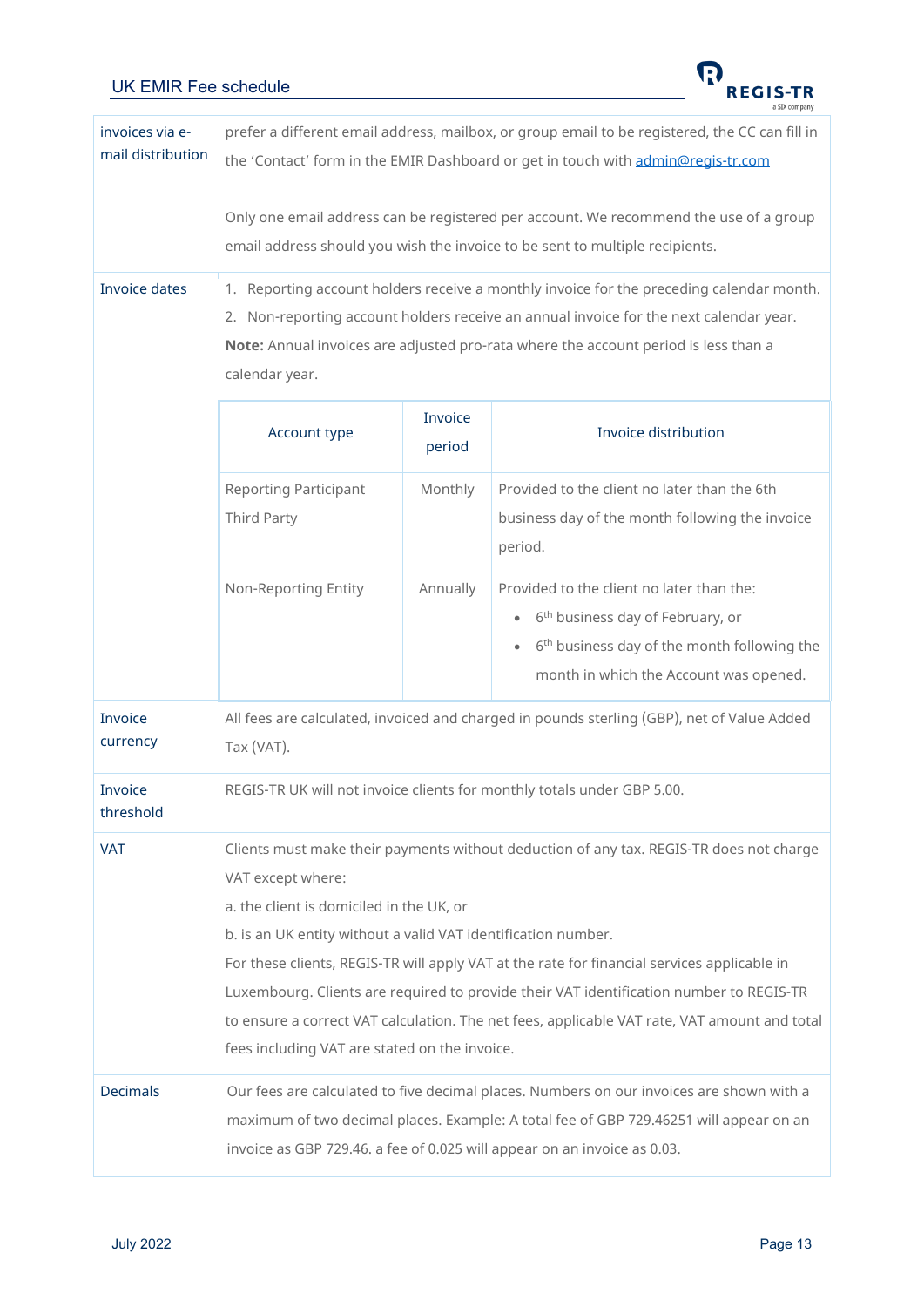<span id="page-13-0"></span>

Invoice layout Se[e Invoice layout.](#page-14-0)

#### Payments

| <b>Introduction</b>                         | Invoices are due for payment within 30 (thirty) calendar days of the invoice date.<br>Please note that payments must be made for the full invoice amount, without deductions.                                                |                                                                               |  |
|---------------------------------------------|------------------------------------------------------------------------------------------------------------------------------------------------------------------------------------------------------------------------------|-------------------------------------------------------------------------------|--|
| Payment<br>options                          | Payments must be made by credit transfer.                                                                                                                                                                                    |                                                                               |  |
| Credit transfer                             | 1. Please remit payments by credit transfer using the bank details below and include the<br>following details from your invoice:<br>2. 1. Invoice number<br>3. 2. Invoice date<br>4. 3. Customer ID<br>a. 4. Participant ID. |                                                                               |  |
| <b>Bank details for</b><br>credit transfer: | Bank<br><b>Account Name</b><br>BIC:<br>IBAN:                                                                                                                                                                                 | Barclays Bank plc<br>REGIS-TR UK LTD<br>BARCGB22XXX<br>GB59BARC20325363603520 |  |

# Unpaid invoices

<span id="page-13-1"></span>

| Administration         | If an invoice is not paid within 30 (thirty) calendar days of the invoice date, REGIS-TR     |  |  |
|------------------------|----------------------------------------------------------------------------------------------|--|--|
| fee                    | reserves the right to apply an administration fee per invoice, whether or not a reminder has |  |  |
|                        | been issued. Note: The administrative fee is applied from the payment due date and is        |  |  |
|                        | cumulative onwards.                                                                          |  |  |
| <b>Further actions</b> | Where a client fails to make payment of an invoice when due, REGIS-TR UK shall be entitled,  |  |  |
| on unpaid              | without prejudice to any other remedy it might have under any agreement or under law, to:    |  |  |
| invoice                | . Require the client to make an immediate payment of all due invoices, including those not   |  |  |
|                        | yet overdue, and/or                                                                          |  |  |
|                        | • Suspend the provision of services to the client.                                           |  |  |

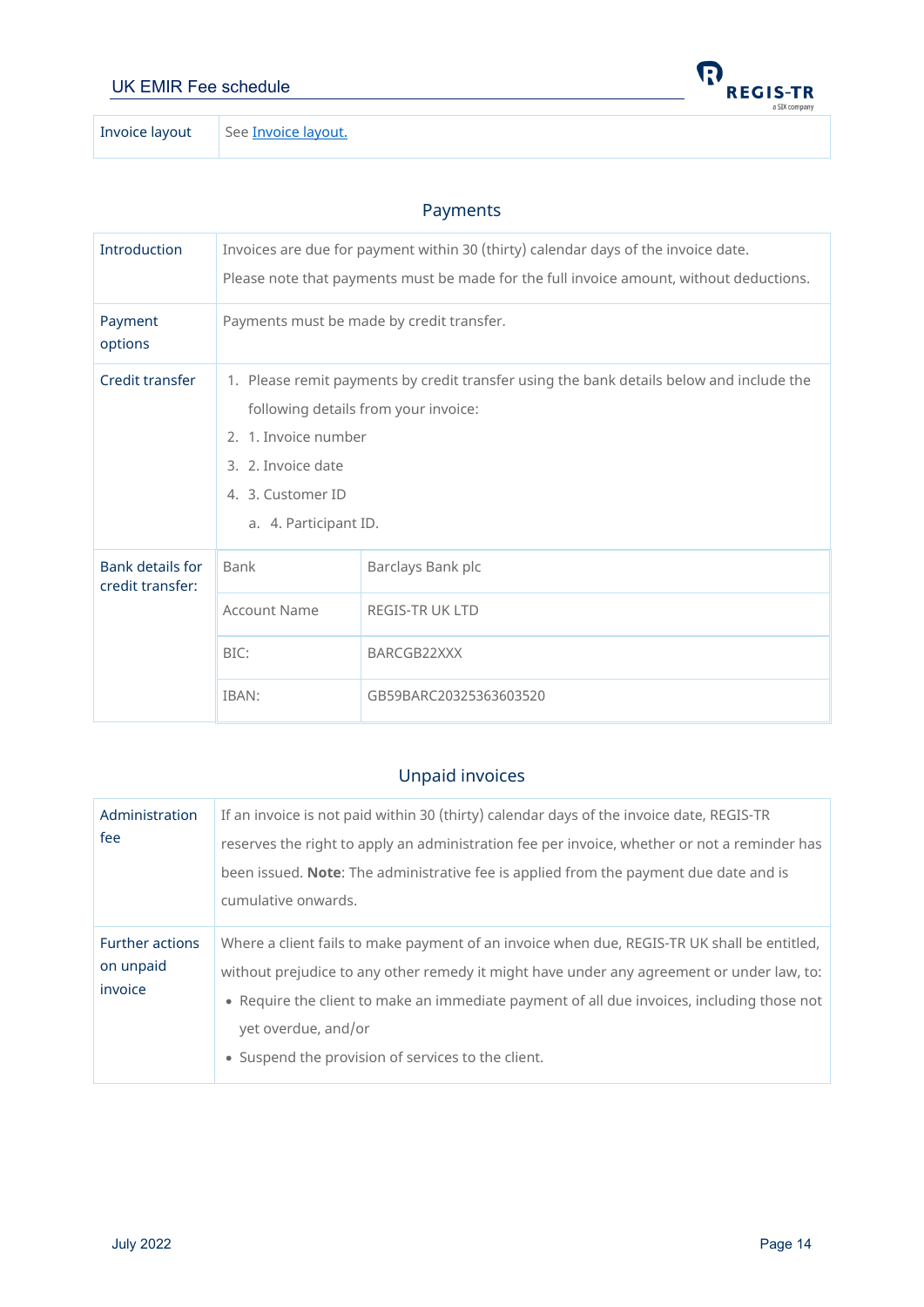

# INVOICE LAYOUT

# Page 1 layout

<span id="page-14-1"></span><span id="page-14-0"></span>

| 1 Egan Elliott plc                                                                                                                                                                                      |                                               | 2 Invoice No:     | $71******$ |                   |
|---------------------------------------------------------------------------------------------------------------------------------------------------------------------------------------------------------|-----------------------------------------------|-------------------|------------|-------------------|
| 1 High Street                                                                                                                                                                                           |                                               | 3 Invoice date:   | 31.07.2022 |                   |
| London                                                                                                                                                                                                  |                                               |                   |            |                   |
| N55 455                                                                                                                                                                                                 |                                               |                   |            |                   |
| United Kingdom                                                                                                                                                                                          |                                               |                   |            |                   |
|                                                                                                                                                                                                         |                                               |                   |            |                   |
| 8 Beneficiary:                                                                                                                                                                                          |                                               | 4 Customer:       | 1234567    |                   |
| Egan Elliott plc                                                                                                                                                                                        |                                               | 5 Participant ID: | RPXXXX     |                   |
| 1 High Street                                                                                                                                                                                           |                                               | 6 Reference No:   | 50000XXXX  |                   |
| London                                                                                                                                                                                                  |                                               | 7 Family Group:   | B123       |                   |
| N55 455                                                                                                                                                                                                 |                                               |                   |            |                   |
| United Kingdom                                                                                                                                                                                          |                                               |                   |            |                   |
| 9 VAT ID No: GB*********                                                                                                                                                                                |                                               |                   |            |                   |
|                                                                                                                                                                                                         |                                               |                   |            |                   |
| 10 Contact:                                                                                                                                                                                             |                                               |                   |            |                   |
| REGIS-TR Financial Accounting                                                                                                                                                                           |                                               |                   |            |                   |
| Phone:                                                                                                                                                                                                  |                                               |                   |            |                   |
| E-Mail: regis-tr-invoices@regis-tr.eu                                                                                                                                                                   |                                               |                   |            |                   |
|                                                                                                                                                                                                         |                                               |                   |            |                   |
| 11 Billing Period:<br>01.06.2021 - 30.06.2021                                                                                                                                                           |                                               |                   |            |                   |
| 12 Fee Summary (in GBP)                                                                                                                                                                                 |                                               |                   |            |                   |
|                                                                                                                                                                                                         | <b>Total Fees</b>                             | <b>VAT Rate</b>   | <b>VAT</b> | <b>Total Fees</b> |
|                                                                                                                                                                                                         | Net                                           | $\%$              | Amount     | Gross             |
| UK EMIR Services*                                                                                                                                                                                       | 927.23                                        | 185.45            | 20.00      | 1,112.68          |
|                                                                                                                                                                                                         |                                               |                   |            |                   |
| <b>Total Amount</b>                                                                                                                                                                                     | 927.23                                        | 185.45            | 20.00      | 1,112.68          |
| 13 *Outside the scope of UK VAT                                                                                                                                                                         |                                               |                   |            |                   |
|                                                                                                                                                                                                         |                                               |                   |            |                   |
|                                                                                                                                                                                                         |                                               |                   |            |                   |
| 14 Payment terms: 30 days net<br>Please transfer the invoice amount to our bank account. Thank you for indicating invoice number and                                                                    |                                               |                   |            |                   |
| invoice date on the payment.                                                                                                                                                                            |                                               |                   |            |                   |
|                                                                                                                                                                                                         |                                               |                   |            |                   |
|                                                                                                                                                                                                         |                                               |                   |            |                   |
| Reporting fees are calculated using rates with up to 5 decimal places as per the fee schedule.<br>For display purposes, the table "Invoice - Details" shows the condensed values with 2 decimal places. |                                               |                   |            |                   |
| <b>15 REGIS-TR UK LTD</b>                                                                                                                                                                               | 16 Wire transfer information:                 |                   |            |                   |
| 6 Devonshire Square,                                                                                                                                                                                    | Bank Barclays Bank plc                        |                   |            |                   |
| London EC2M 4YE                                                                                                                                                                                         | BIC: BARCGB22XXX IBAN: GB59BARC20325363603520 |                   |            |                   |
|                                                                                                                                                                                                         | Account Name: REGIS-TR UK LTD                 |                   |            |                   |
|                                                                                                                                                                                                         |                                               |                   |            | Page 1 of 2       |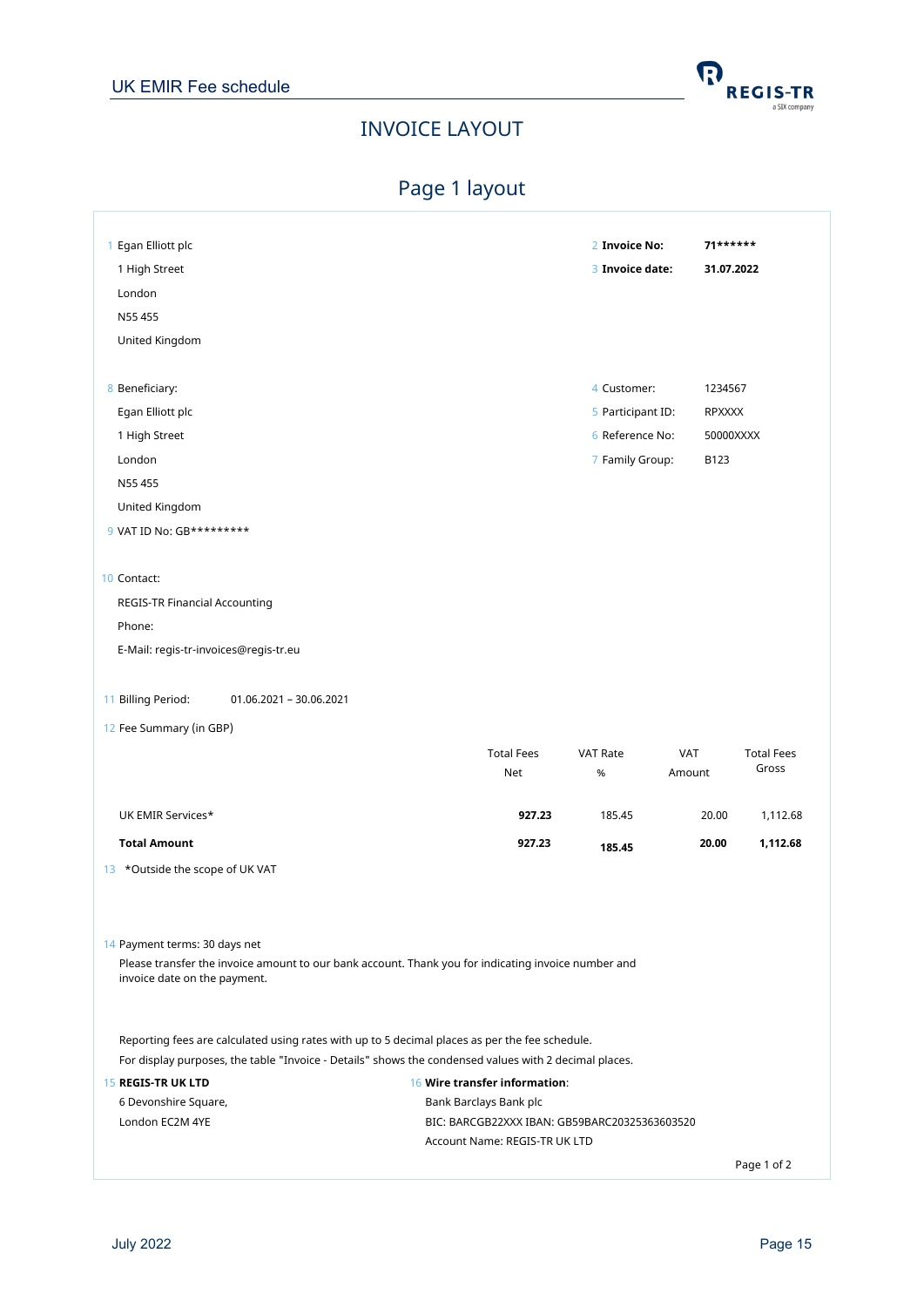

# Explanations to page 1 of the invoice

<span id="page-15-0"></span>

| Item           | Content                      | Description                                                                                                                                                                 |
|----------------|------------------------------|-----------------------------------------------------------------------------------------------------------------------------------------------------------------------------|
|                | <b>Billing address</b>       | Invoice recipient address as provided in your Application Form<br>(Appendix 2). To update this address, contact your Relationship<br>Manager.                               |
| $\overline{2}$ | Invoice number               | Sequential 8-digit number. Please quote this number in payment<br>instructions or invoice enquiries.                                                                        |
| 3              | Invoice date                 | This is the issue date.                                                                                                                                                     |
| $\overline{4}$ | Customer                     | 7-digit number. Please quote this number in payment instructions<br>and/or if you contact REGIS-TR about the invoice.                                                       |
| 5              | Participant ID               | This is the invoiced account in REGIS-TR UK.                                                                                                                                |
| 6              | Reference No                 | This is our reference number. Please quote this number if you contact<br>REGIS-TR UK about the invoice.                                                                     |
| $\overline{7}$ | Family group                 | ID for family group Accounts.                                                                                                                                               |
| 8              | Beneficiary                  | Beneficiary address as provided in your Application Form (Appendix 2).<br>A new Appendix 2 is required for updates to registered office<br>name/address, VAT number or LEI. |
| 9              | VAT ID No                    | VAT code or number.                                                                                                                                                         |
| 10             | Contact                      | Please use these details for invoicing and/or payment queries. Other<br>queries can be directed to <b>Client Services</b> or the Relationship<br>Management team.           |
| 11             | <b>Billing period</b>        | Period in which the invoiced services were delivered. Dates are<br>inclusive.                                                                                               |
| 12             | Fee Summary                  | States VAT rate and amount, total fees net and gross.                                                                                                                       |
| 13             | VAT statement                | VAT exemption statement (in case of VAT exemption, otherwise blank).                                                                                                        |
| 15             | Credit transfer instructions | Please note that payment is required within 30 days of the invoice date.<br>Full payee bank details are set out in the invoice footer.                                      |
| 16             | REGIS-TR company details     | Registered company address, VAT ID and Trade Register ID.                                                                                                                   |
| 17             | Credit transfer details      | Payee bank details for payment by credit transfer.                                                                                                                          |